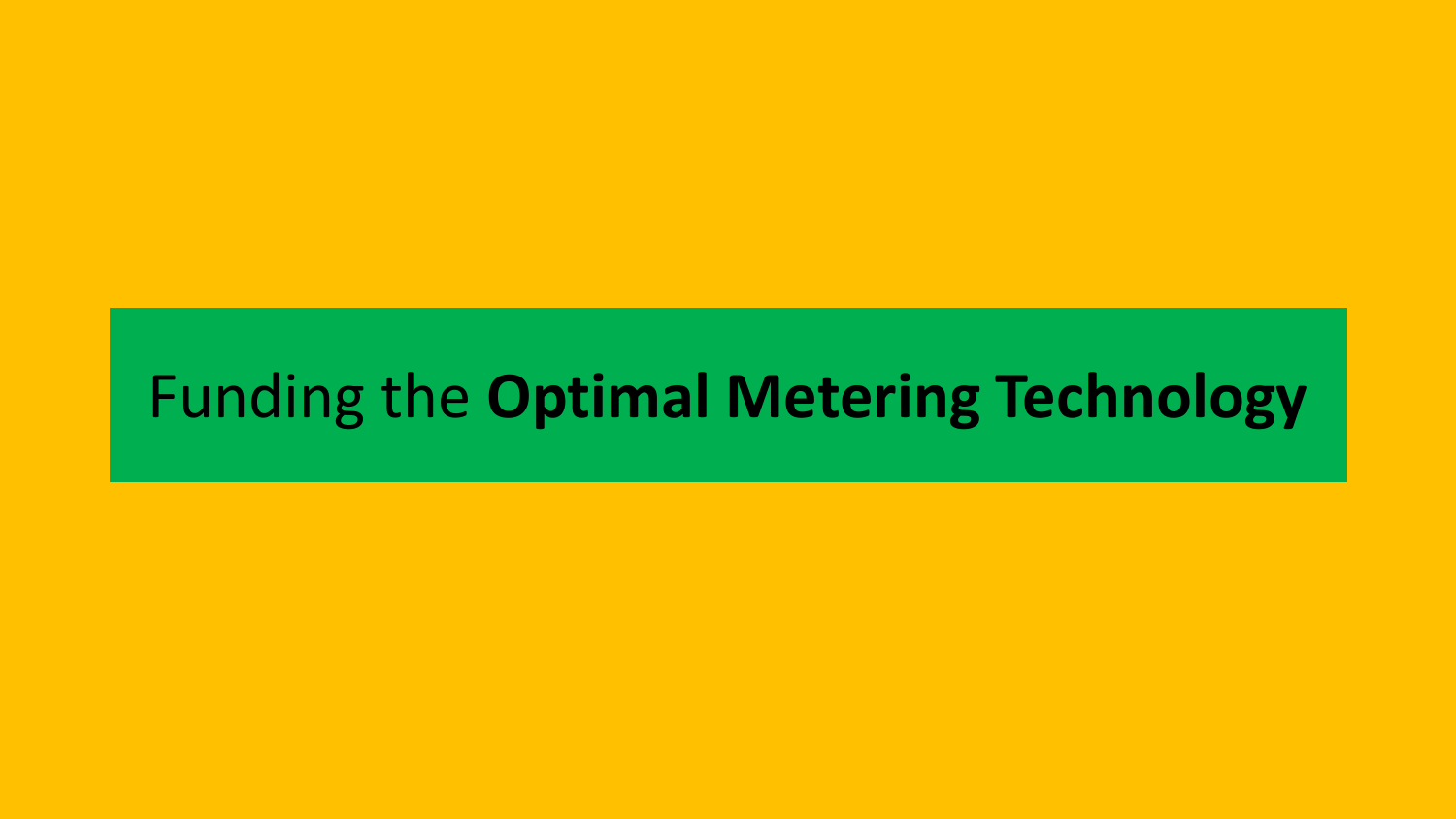#### **Introduction**

- Tariff Misalignment
- Smart Metering Building Blocks
- Closing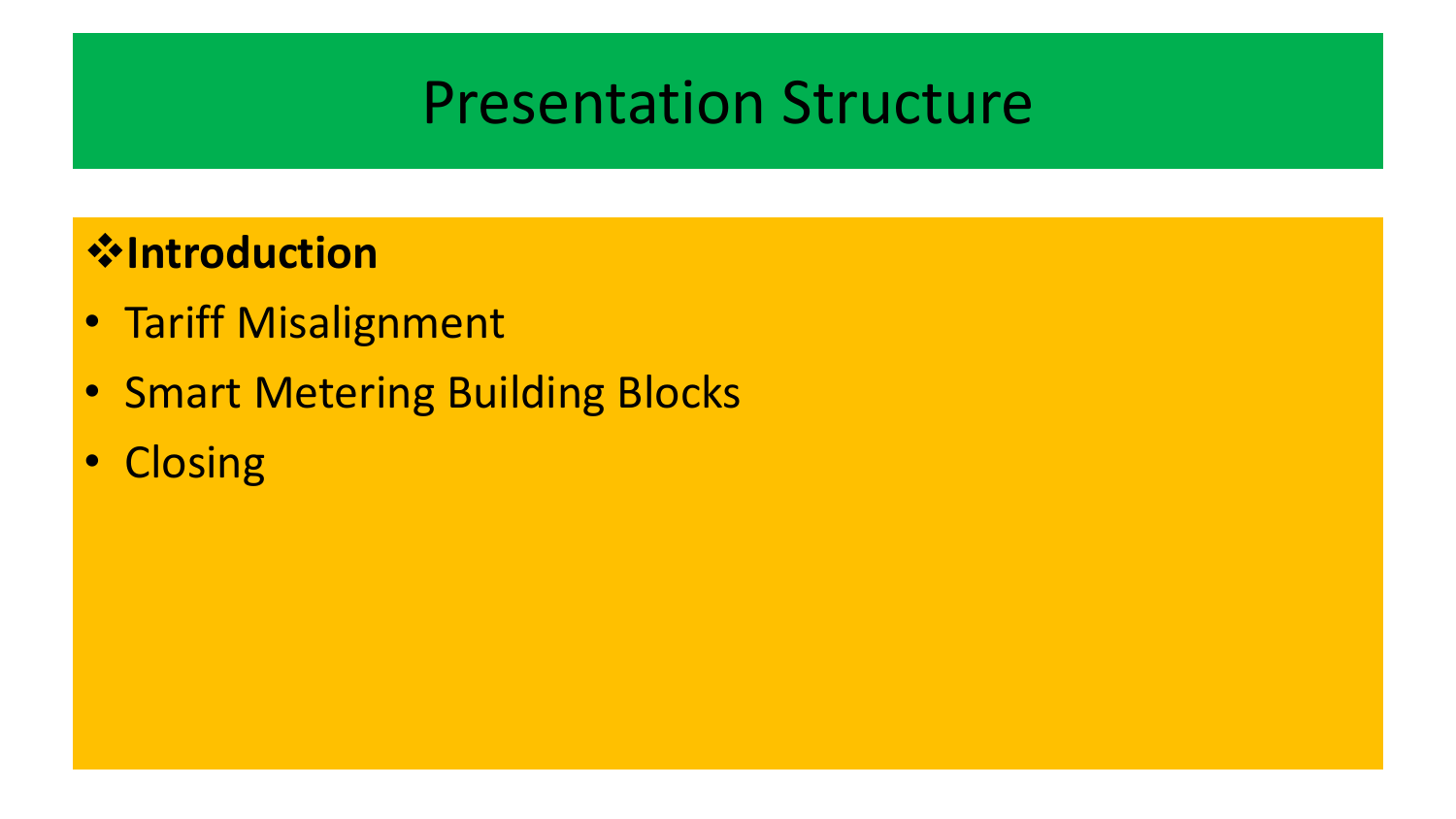## Survey Conducted in 22 SA Municipalities

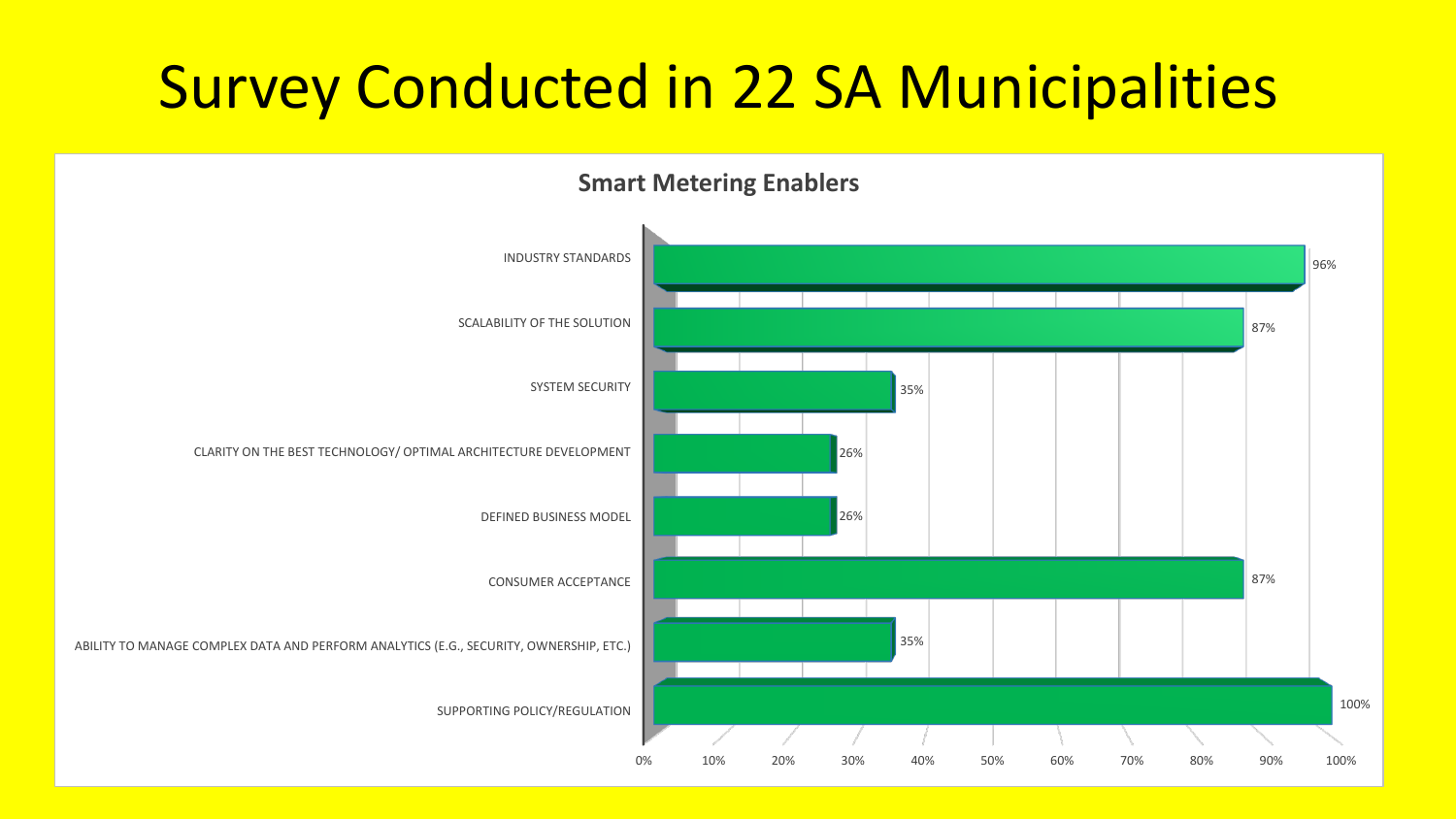#### Benefits of Smart Metering

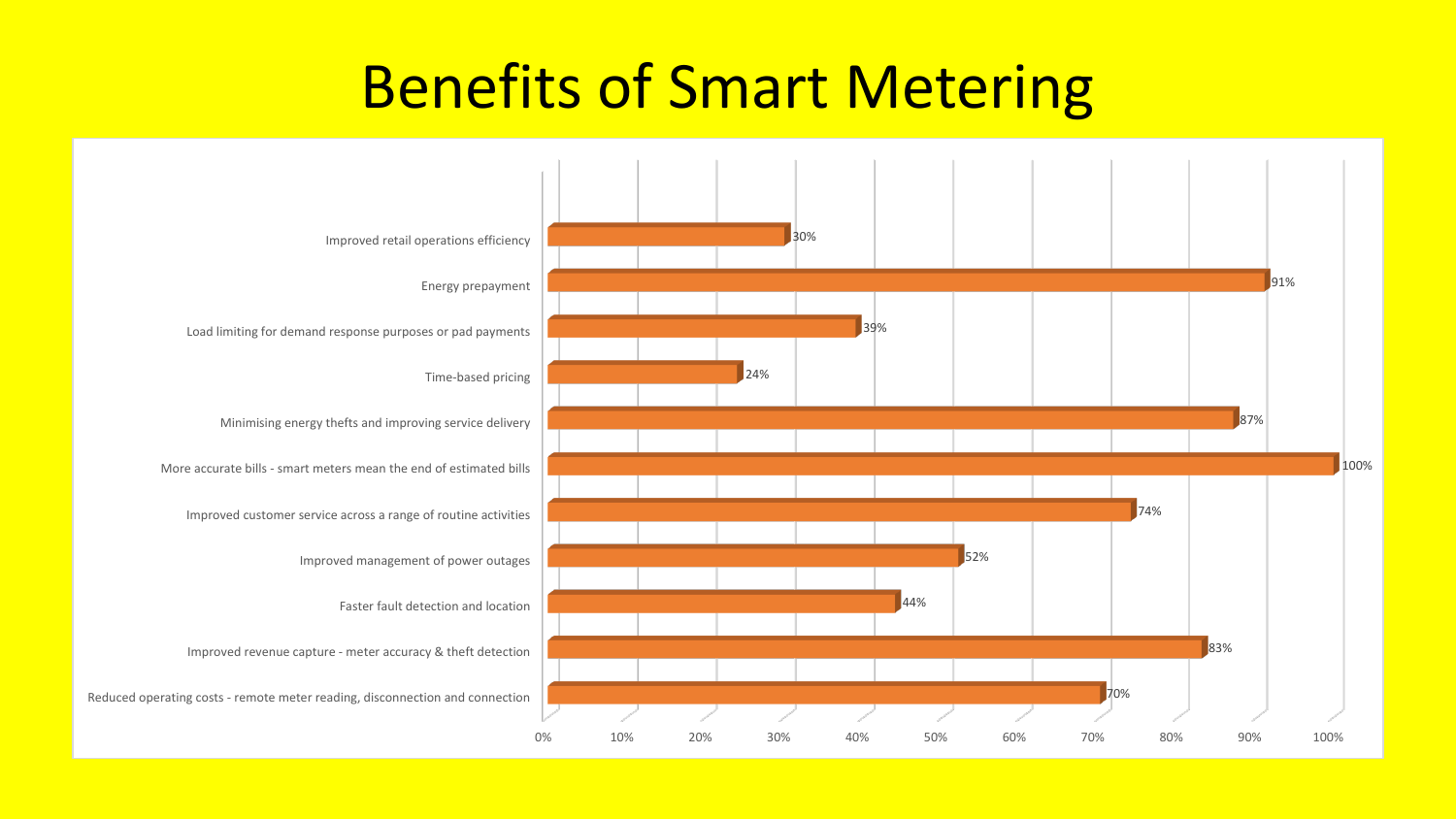**22% of the respondents had little to no confidence in the ability of the smart meters as tools to make a difference to their organisations.**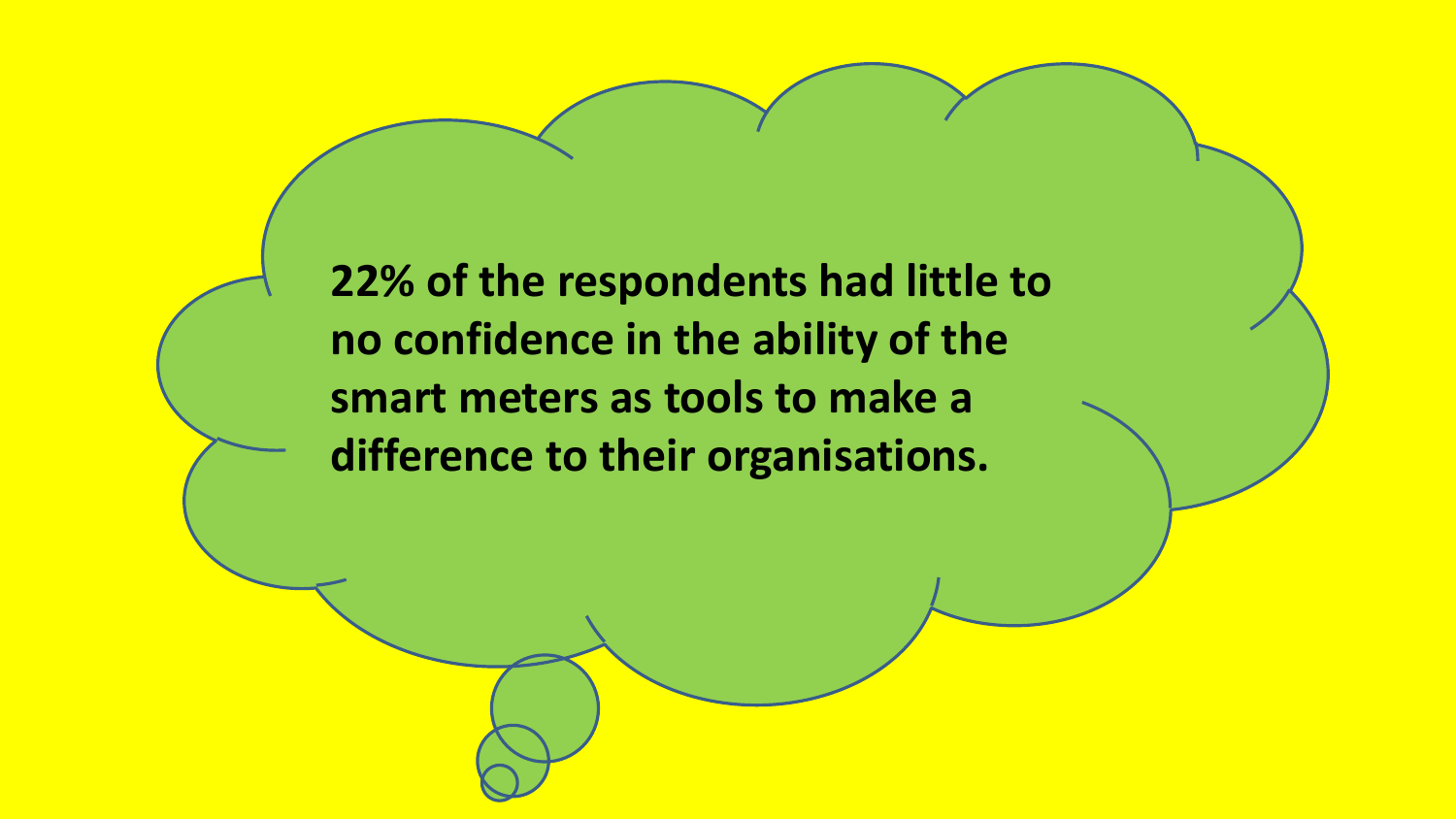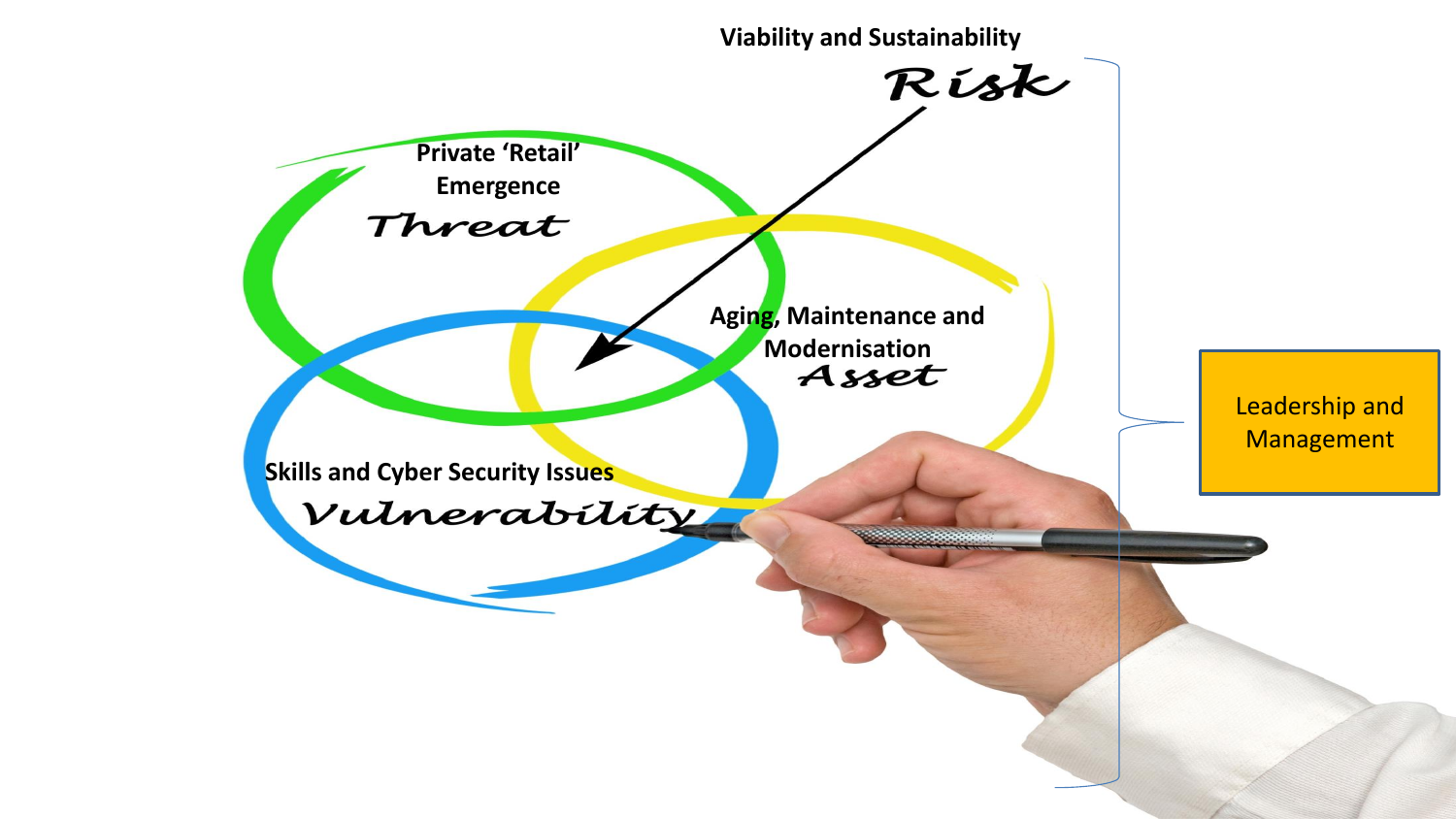• Introduction

#### *\** **Tariff Misalignment**

- Smart Metering Building Blocks
- Closing

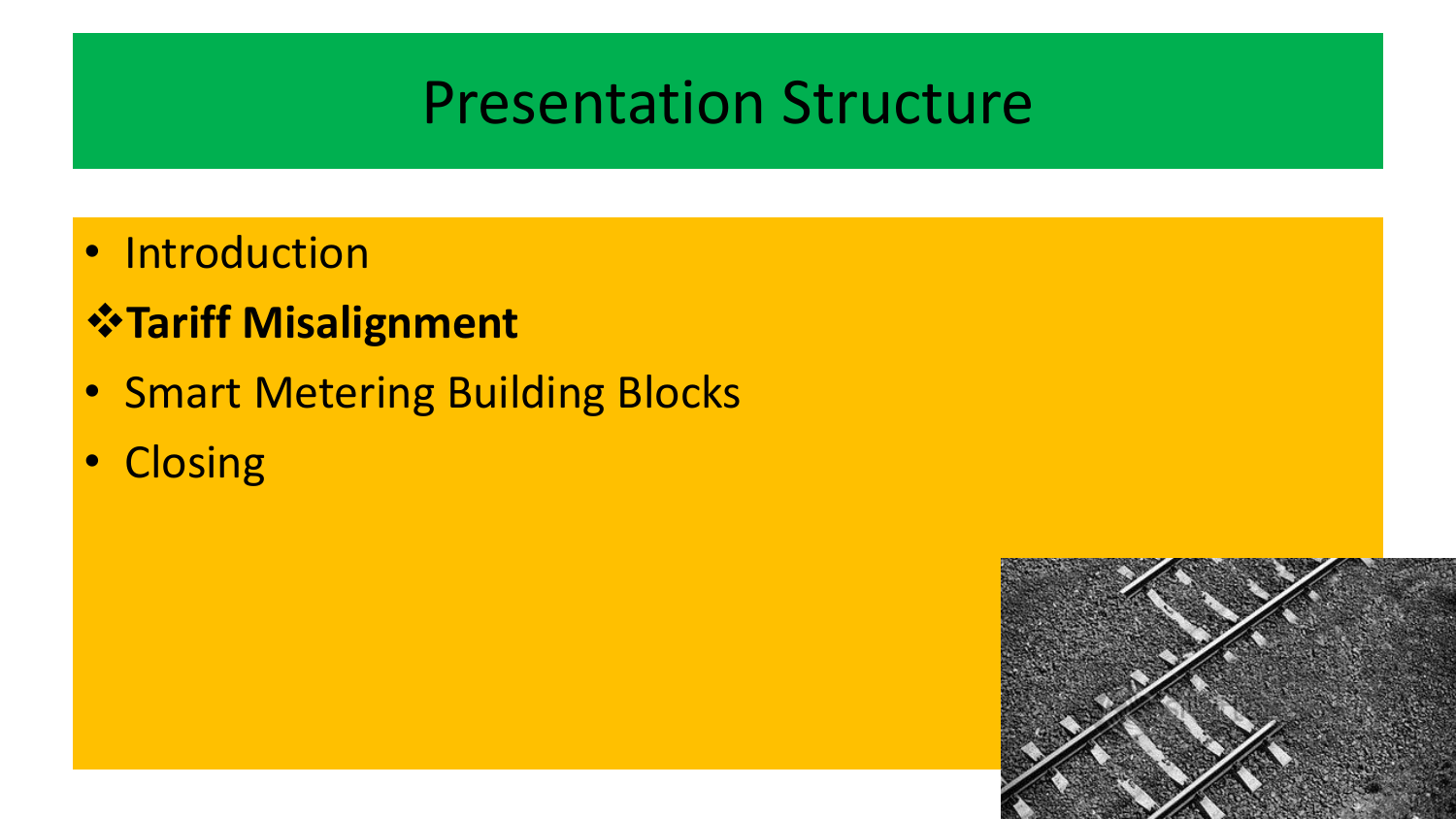## Eskom Load Profile

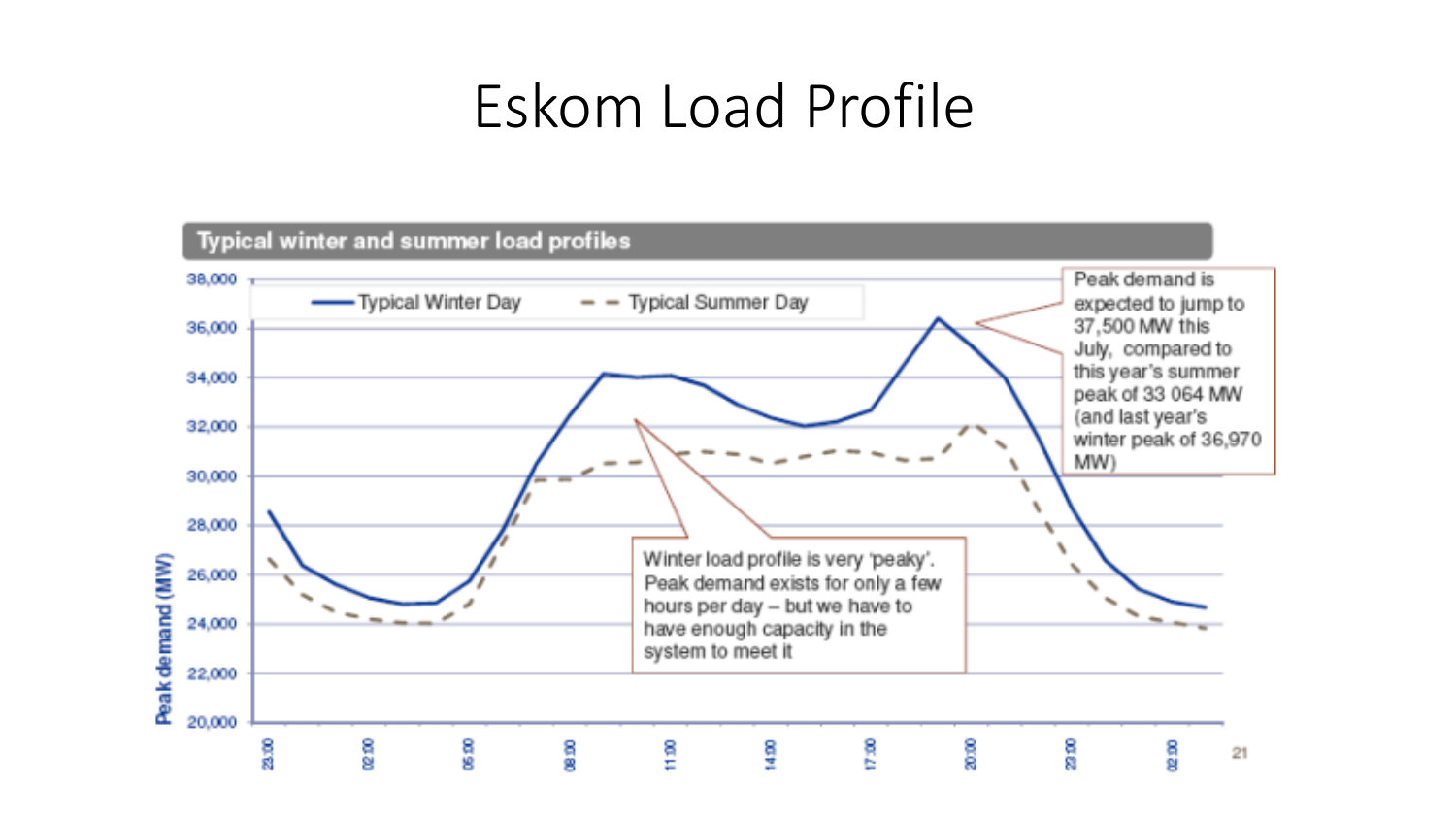## "A" Municipal Tariff Profile



**Solution? Smart Metering**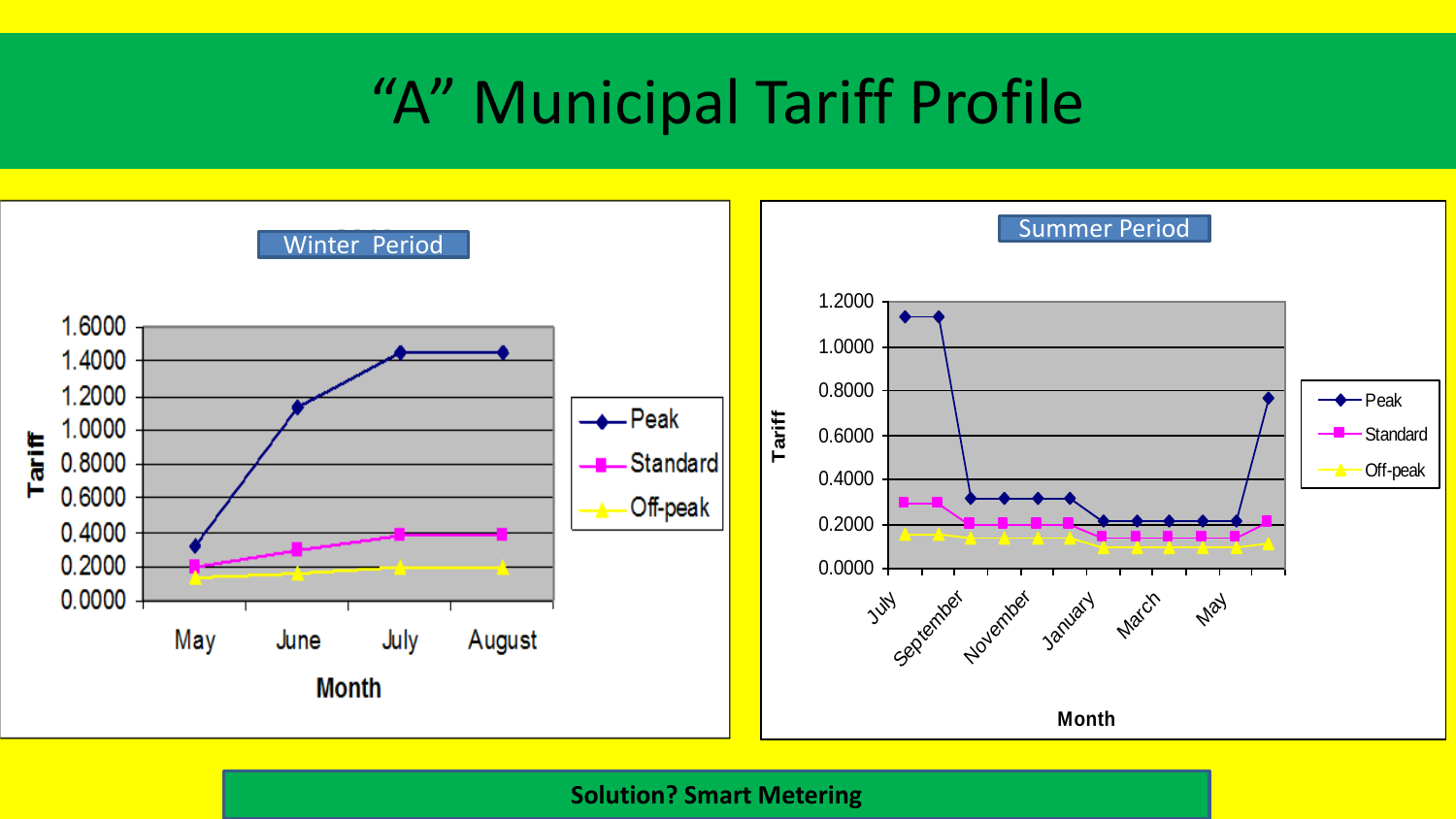- Introduction
- Tariff Misalignment

#### **Smart Metering Building Blocks**

• Closing

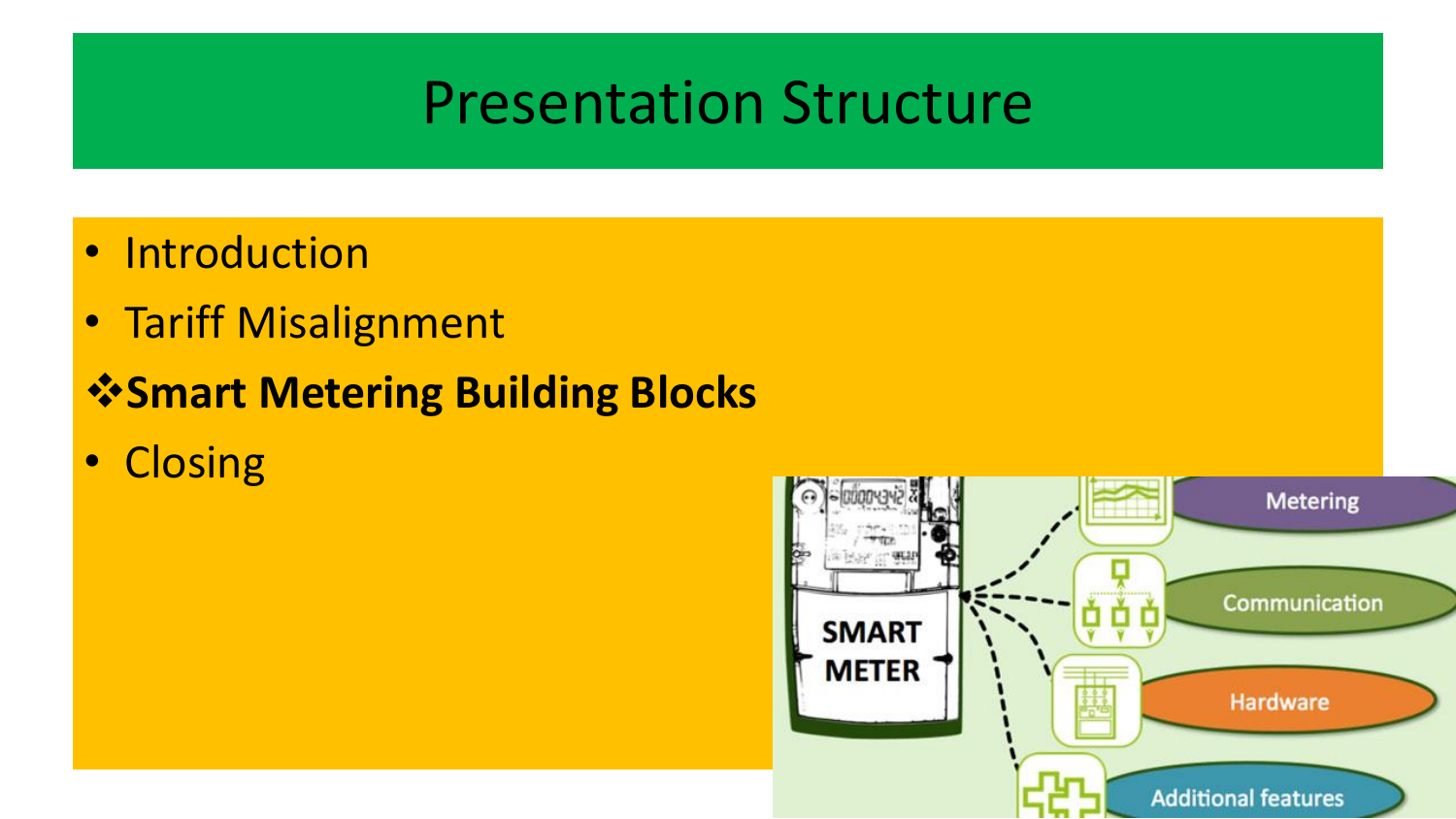# Smart Metering Building Block

#### $\div$  To be led by municipalities

- **❖ Monetise energy data**
- **❖** Technology and business process working together
- **❖ Sell value and services**
- **❖ Distributed Energy Proliferation** *(enabling EDI to earn income from ancillary services, whilst increasing resilience)*
- **❖** The role of the regulator
- **❖ The future is bundled packages viz.** Power+ Voice + Data + Water+ Wireless **Services**

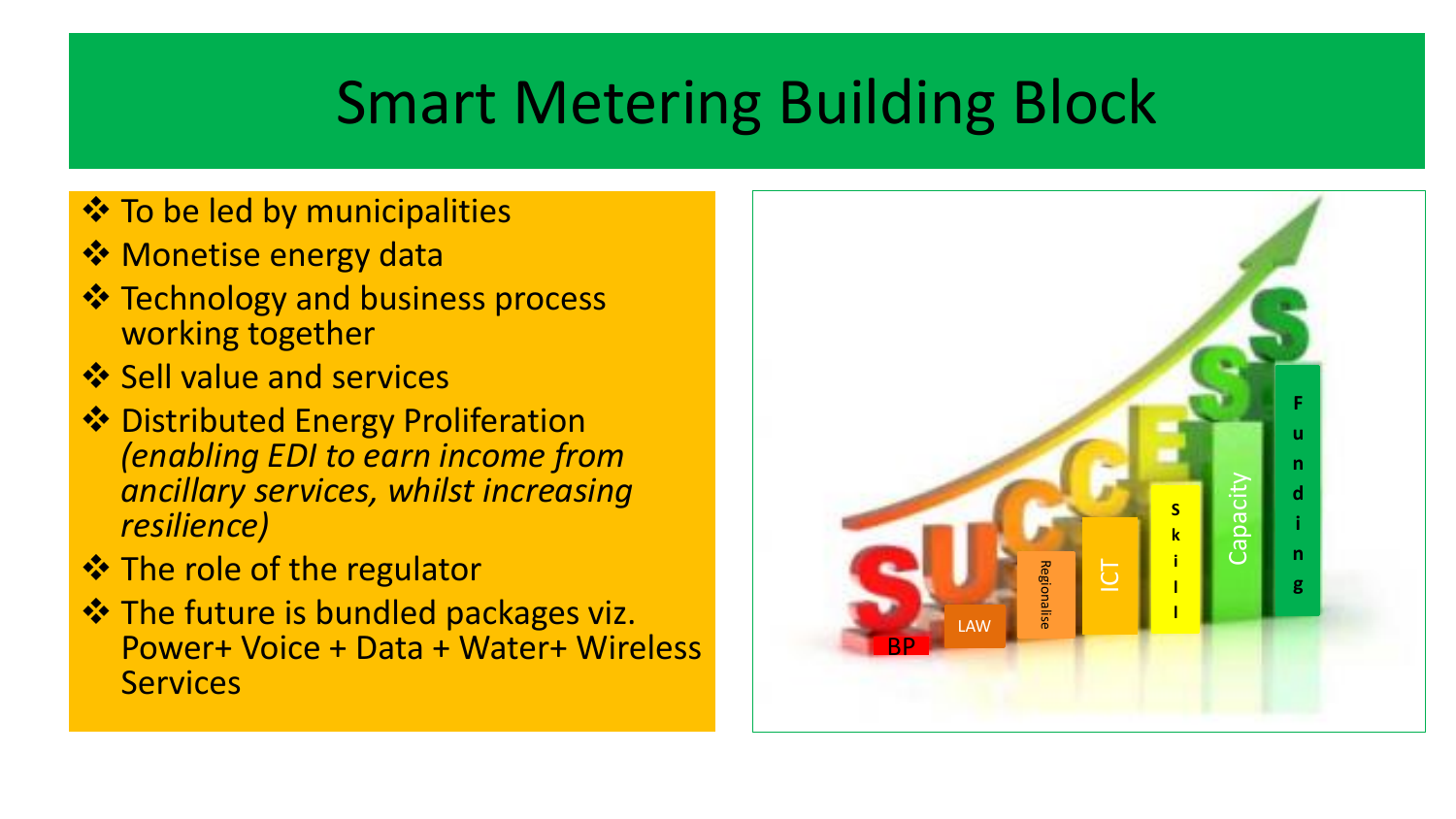# Costs Benchmarks

| <b>Key Indicators: AMI Deployment Costs</b>                                                                                   |     |
|-------------------------------------------------------------------------------------------------------------------------------|-----|
| (Electric Power Research Institute, 2013)                                                                                     |     |
| <b>End User Equipment</b>                                                                                                     | 45% |
| <b>Information Technology (IT)</b>                                                                                            | 20% |
| <b>Network Hardware</b>                                                                                                       | 9%  |
| <b>Installation</b>                                                                                                           | 15% |
| <b>Management</b>                                                                                                             | 11% |
| 4% of initial smart meter investment will be needed to operate and<br>maintain hardware, software and communication networks. |     |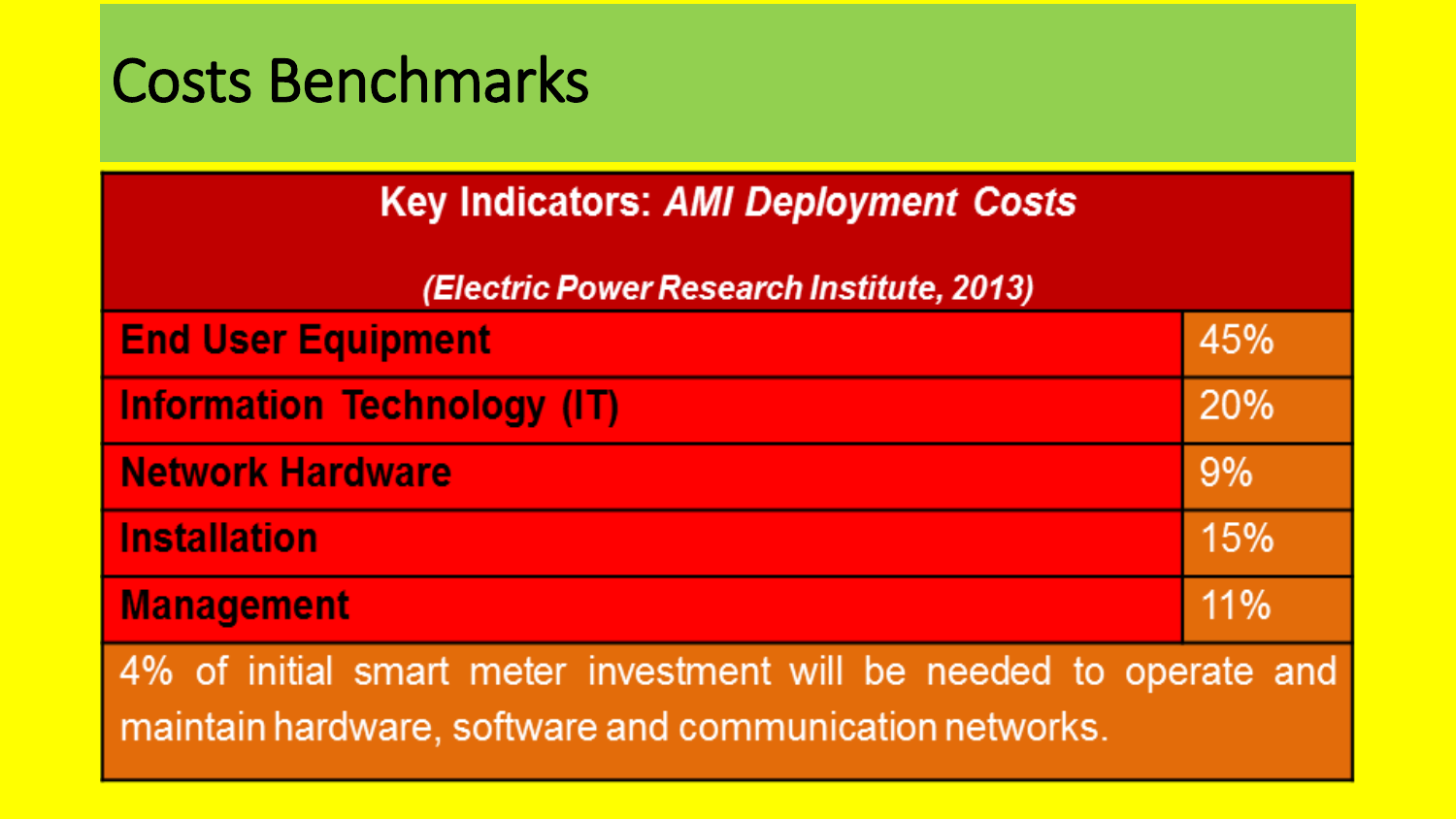- Introduction
- Tariff Misalignment
- Smart Metering Building Blocks **Closing**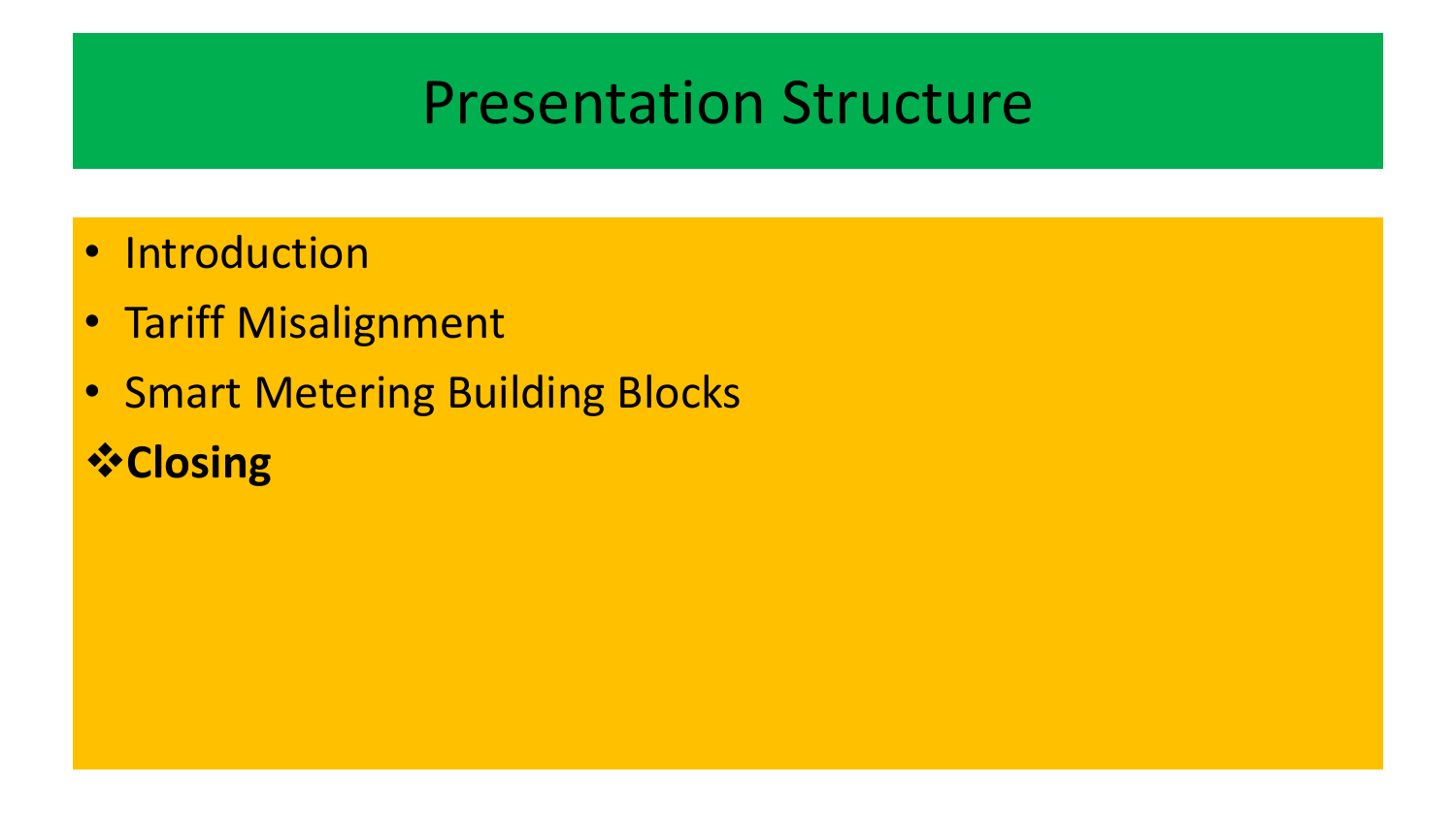**Municipalisation of Services v/s Outsourcing**



#### **Regionalise Implementation**

**Regulatory Framework and Research**

**Technology and Health Issues**

**Develop National Standards**

**Customer Services and Channels**